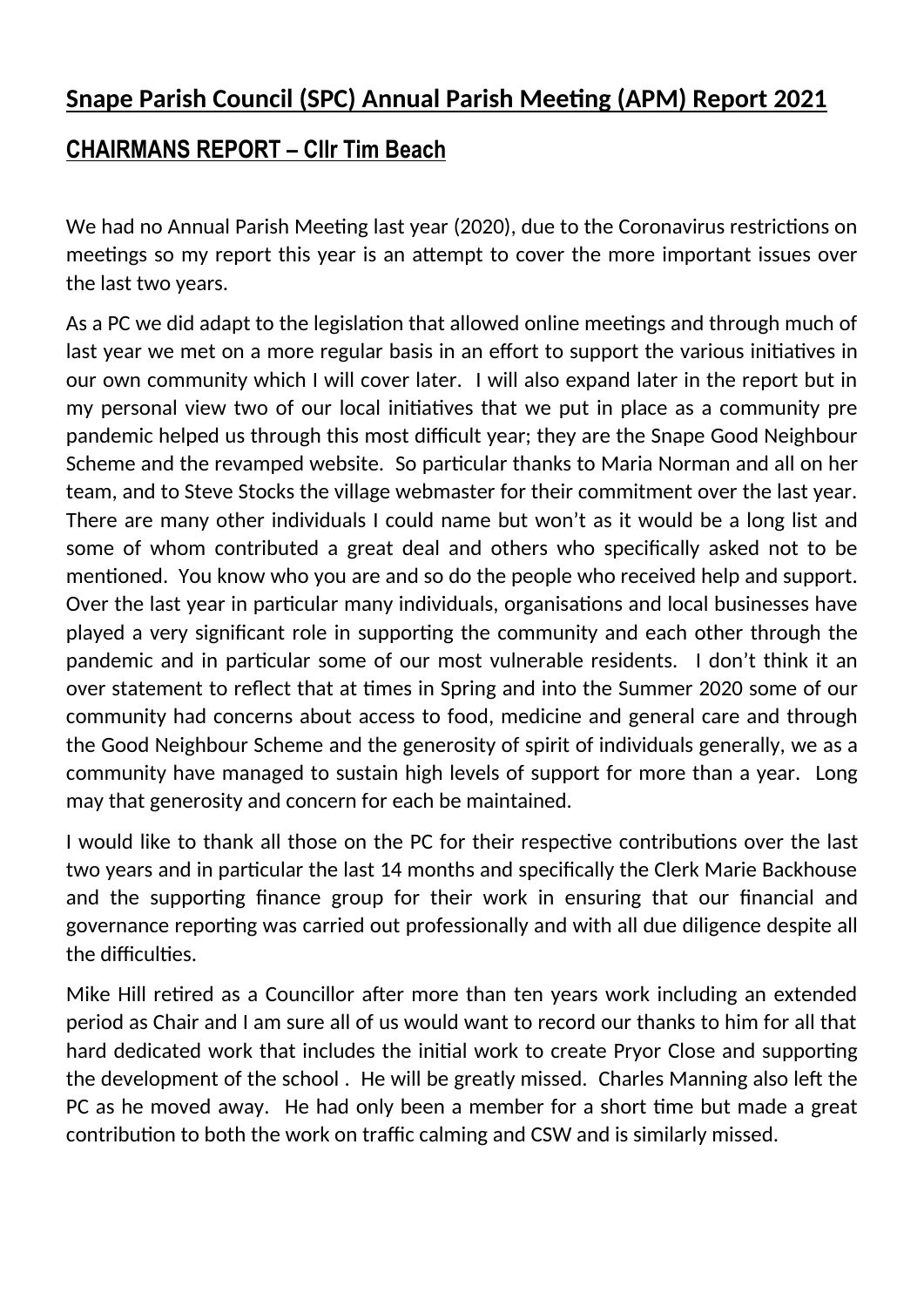The ongoing work relating to the village plan was maintained albeit more slowly than we would have liked and continues. I will cover some of that later in the report.

Thanks also to the many individuals who are active in managing the village hall, the village school, Green Snape, the playing field, the allotments group, Community Speed Watch and as I have already mentioned Snape Good Neighbour Scheme. That work is reflected in the individual reports that have been received from those groups and it reflects an active and engaged village and we can hopefully continue to build on that with many of the new initiatives.

Last but not least I also record my thanks to both our County and District Councillors for their support for the various projects undertaken over that last two years.

## **UPDATE ON THE VILLAGE PLAN**

The full Village Plan has been available in full on the village website for some months now. Below are some specific areas of work.

## **TRAFFIC**

This remains a very significant issue for many people - including speed, noise, dangerous junctions, road maintenance and HGV traffic and driver behaviour. These concerns are shared by many other neighbouring communities.

Action: SCC has recently agreed to fund the feasibility study of the traffic calming plan *that has been submitted to SCC Highways so that work is ongoing at this time. This work has been impacted by the pandemic but remains important.*

*Three roads in Snape were formally designated as Quiet Lanes in March 2021 as part of*  an initial pilot for the whole County after what seemed like a tortuous journey.

*The PC created a Community Speed Watch Group which began working in 2019 and from feedback from the police is one of the most active groups in Suffolk. There is a separate and more detailed report from CSW but I would like to make a plea for more volunteers to support that work.*

#### **HOUSING**

The PC in conjunction with Community Action Suffolk (CAS) carried out a housing needs survey in late 2019 and the short Executive summary was published in 2020. That identified local housing need within the village.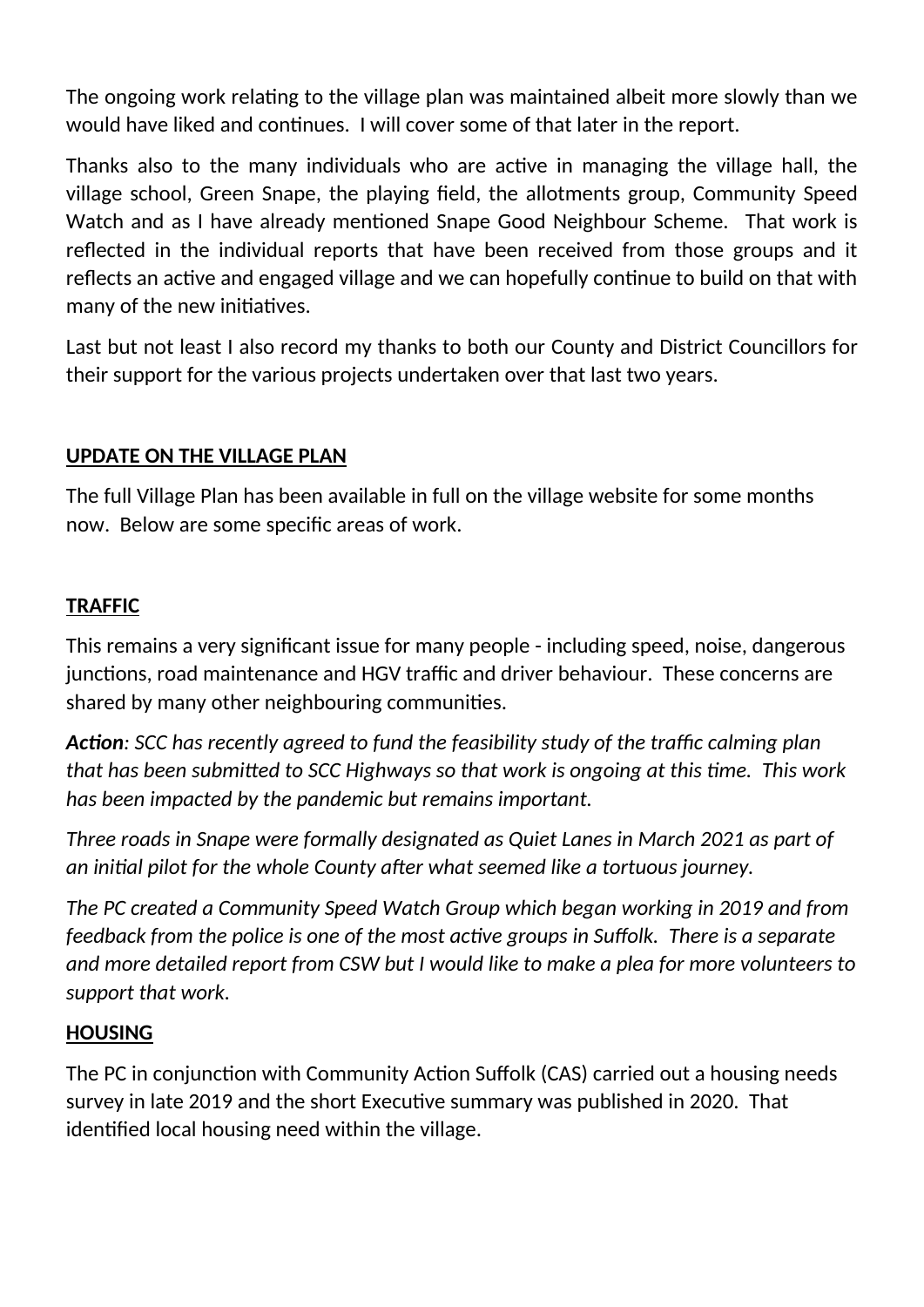**Action:** The PC has carried out work over the last year to identify a number of small potential sites for development of community owned and managed housing units. We *are in consultation with both East Suffolk Council and Housing Associations currently about taking that work forward. This work was also impacted by the pandemic.*

## **SNAPE GOOD NEIGHBOUR SCHEME**

The scheme has now been in existence since the summer of 2019 and as a village our timing was excellent as by the time the pandemic hit and demand was very significant the processes and volunteers were well practiced so adapted quickly to the huge increase in requests for support. SGNS also instigated regular coffee morning meetings every Monday morning, Meet up Monday (MUM) hosted by the Golden Key. These had to be stopped due to the restrictions but we are planning to start again from the  $10<sup>th</sup>$  May.

Action: The PC continues to support the work of SGNS and throughout last year and into *2021 we produced a number of joint information leaflets that were delivered by volunteers to every household in the village.* 

## **SNAPE SCHOOL**

The School has provided a detailed separate report which outlines the work over the last two years and in particular the decision to fully explore joining an academy chain. The school has continued to expand the number of pupils and has now opened after many years of planning a nursery provision in a purpose built building. The school was fundamental to supporting the Village Larder through last year which helped many residents as well as pupils and families.

**Action:** The PC will work with governors and staff to continue supporting the school. The *school and village together can make a legitimate claim to organising school meal* support for pupils well before it became a national issue. I think we got there before *Marcus Rashford.*

## **ENVIRONMENT**

The PC has continued to recognise the importance of the environment and maintaining green rural spaces was reflected by many residents.

Action: Snape PC has worked to plan and manage the local amenity and public space in *conjunction with SCC and ESC to the benefit of the community in conjunction with local residents and groups. Currently together with Green Snape we are working on completing plans for the village green near the Crown including planting of trees and*